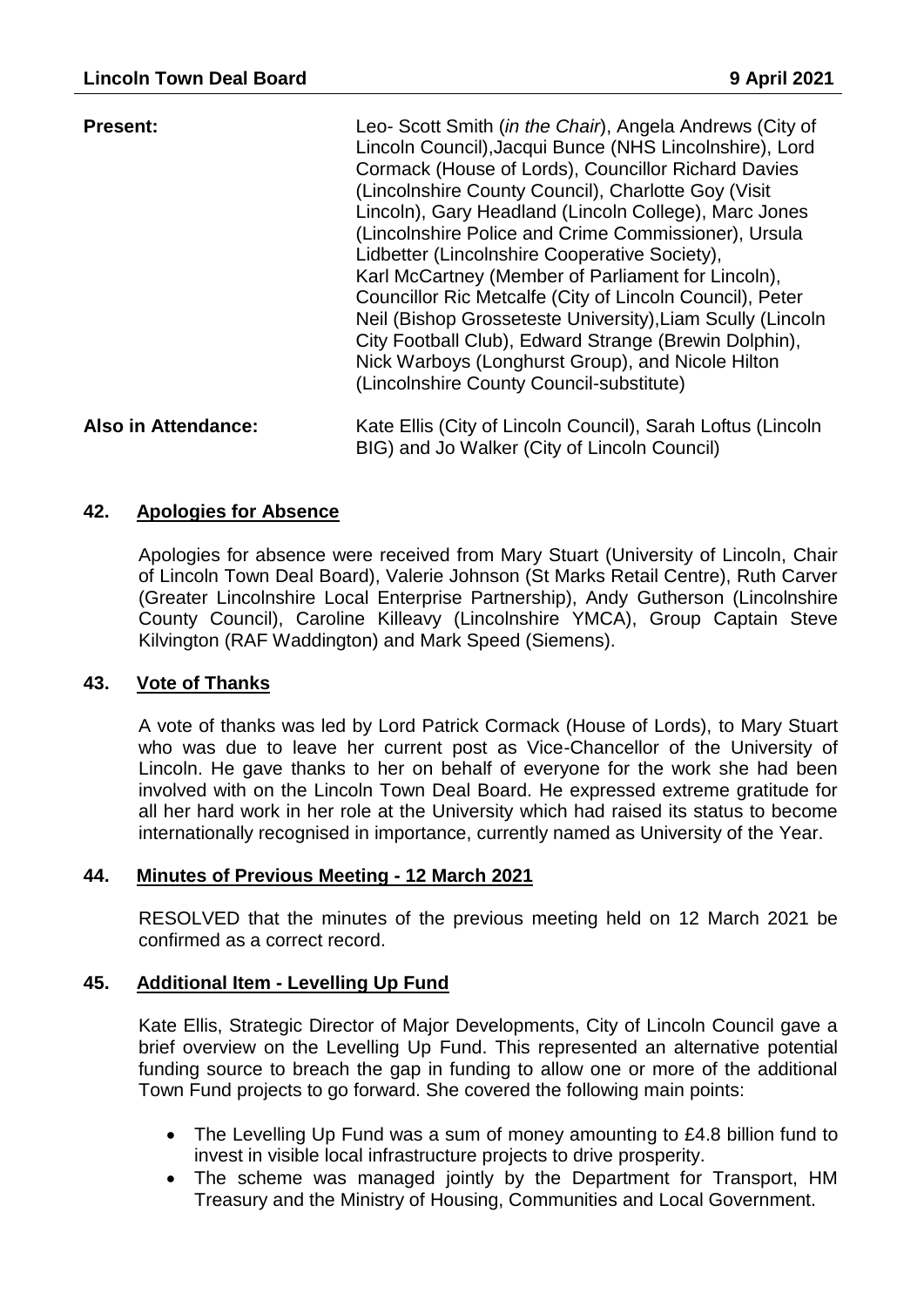- It was open to all local authorities, although priority areas had been identified for funds.
- The City of Lincoln was classified as a Category 1 area for funding based on need, due to deprivation.
- There was specific involvement by Members of Parliament.
- All local authorities were able to submit at least one bid for funding.
- In addition, Lincolnshire County Council was entitled to submit a Transport bid.
- The criteria for funding was based around value for money, strategic need, ability to deliver and collaboration with partners.
- The deadline for submission of the first round of bids for funding up to £20m was 18 June 2021 with a requirement for awards to be spent by March 2024.
- The three themes were:
	- $\triangleright$  Transport
	- $\triangleright$  Regeneration and Town Centres
	- $\triangleright$  Culture and Heritage
- Local authorities could bid in one of these three areas.
- There was potential to apply for this alternative funding for projects currently identified in the Town Deal Fund.

Board members expressed caution that deadlines for the Lincoln Town Deal Board project confirmations should not be compromised by additional work involved in applying for the Levelling Up Fund.

It was suggested that the Board could proceed with all the proposed projects for the Lincoln Town Deal Programme on the assumption that some may not be delivered in order to get as many projects through as possible.

Leo Scott Smith, Chair, highlighted that there was a shortfall in funding of 20% against the original bid. This meant that either one large project or several small projects could not be delivered without further funding.

Jo Walker, Assistant Director of Growth, City of Lincoln Council suggested the option to keep some projects in at a lower level and use the Levelling Up Fund opportunity for additional match funding. It was understood that the Levelling Up Fund criteria required a minimum of 10% match funding from another source.

Kate Ellis, Strategic Director of Major Developments, City of Lincoln Council referred to the potential of phasing some elements of certain projects to enable them to be retained within the Town Deal programme, whilst seeking Levelling Up Fund to allow for further phases and to bring in additional schemes. Discussions were ongoing on this matter.

RESOLVED that the content of the verbal overview and comments made be noted.

# **46. Project Details and Proposed Selection Process**

Jo Walker, Assistant Director of Growth, City of Lincoln Council:

a. updated the Board in relation to project details for the Town Deal Selection Process: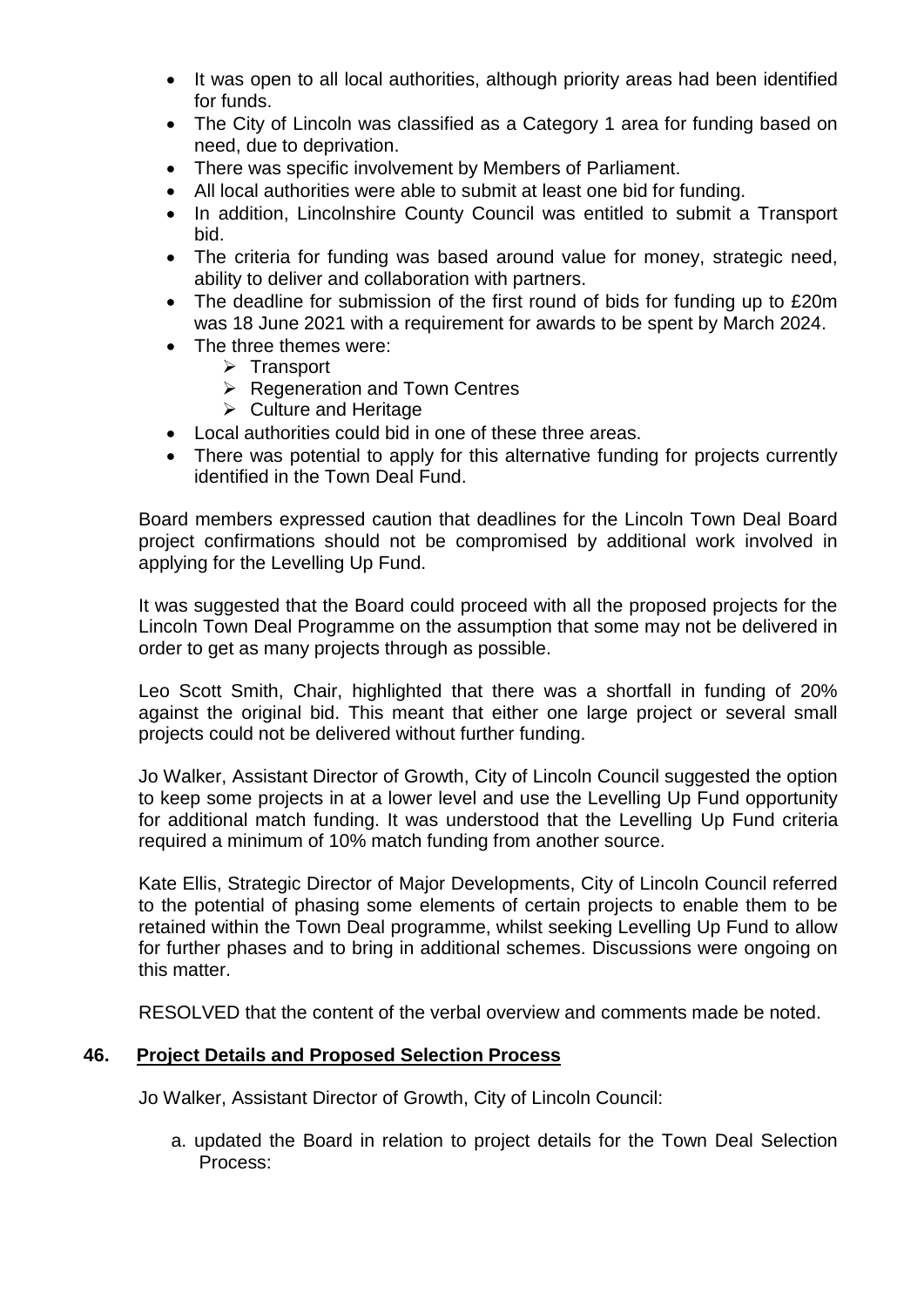- Following the last meeting of the Lincoln Town Deal Board on 17 March 2021 the heads of terms for the £19m funding awarded under the scheme was agreed by the City of Lincoln Council Executive and submitted to Government on 22 March 2021.
- The Board now had two months to confirm the final selection of projects by 22 May 2021.
- A Project Confirmation Form must be submitted for each project using the template at Annex A of the Stage 2 Guidance circulated.
- After confirming the projects and agreeing the confirmation forms, any adjustments to these projects for example, to take into account any additional match funding secured, and any other changes must be submitted on the project Adjustment Form circulated
- Once the final selection of projects had been made, each project would then need to develop a full business case for local approval prior to the draw down of funds. The timescale for this work for all projects being 12 months, with a summary document required in each case for submission to government
- b. detailed the current financial position in respect of funding secured as follows:
	- There was no further material funding available for the projects at this stage apart from an additional £0.6m from the Heritage Action Zone for the Central Market.
	- The current portfolio of projects 'in scope' would require £23.77m Town Funding - £4.77m over the £19m allocation. This amount would either need to be sourced by way of match or projects to this value removed from the programme of 14 projects.
	- Noted that no schemes were without risk and all assessed by government as a strategic fit with the programme but to enable Board to move forward, a high level assessment of risk/value and impact had been carried out on the status of each project with the following six proposed for consideration at the current stage in the process in the sum of £9.9m; considered to be a lower risk relative to the other schemes in the portfolio:
		- **▶ Lincoln Connected**
		- > Tentercroft Street
		- Greyfriars
		- > Drill Hall
		- Central Market
		- Lincoln City Football Club Stadium and Community Redevelopment Project
	- Alternative funding would also be explored for one or more of the remaining projects through the Levelling Up Fund.
- c. requested that the Board give feedback on:
	- $\triangleright$  whether or not to take all the projects forward especially if there was no match funding available; and/or
	- $\triangleright$  arrange for a further independent assessment to be undertaken of the remaining projects looking at deliverability, value for money and prioritisation.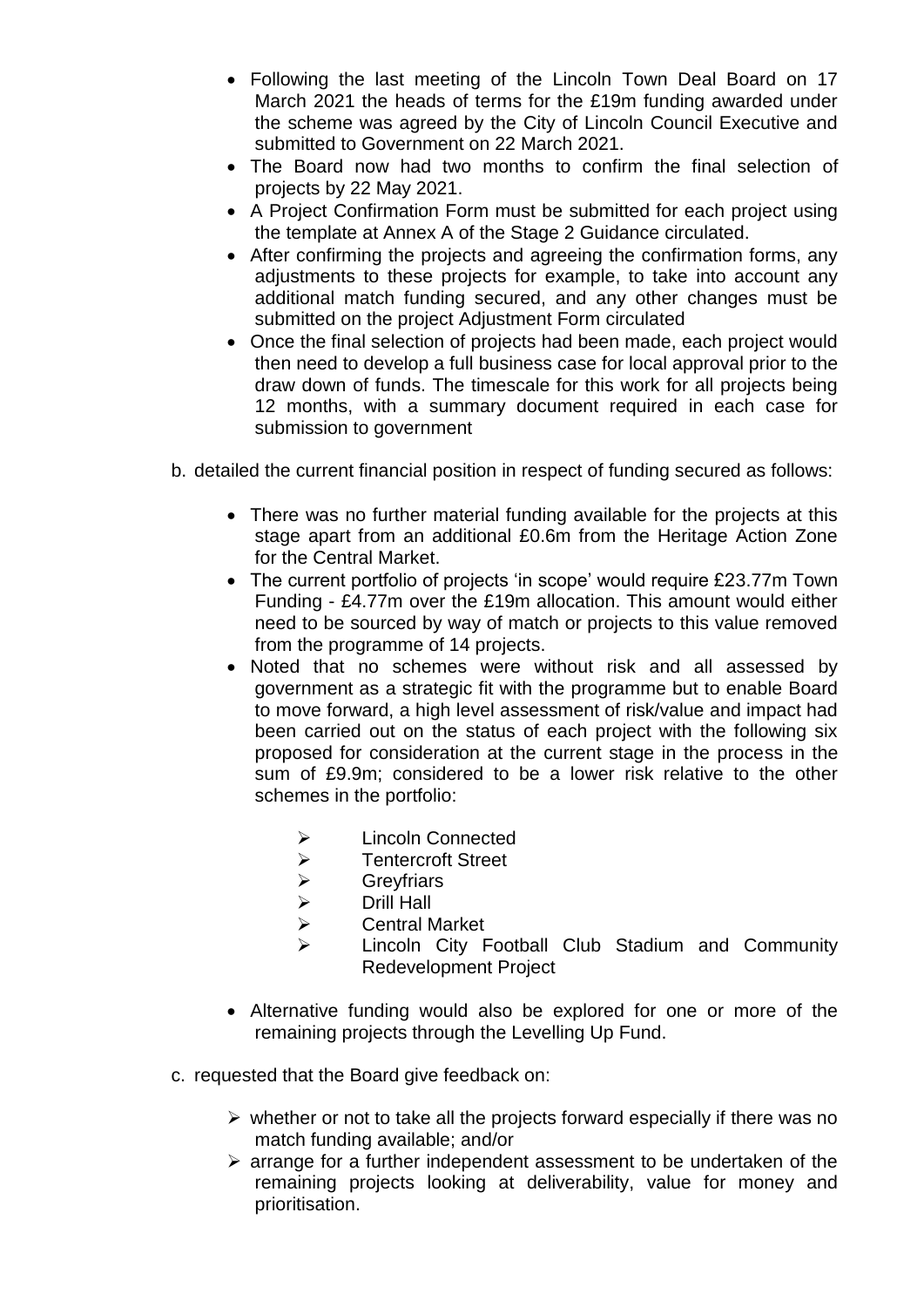- d. highlighted that procurement of consultants to support leads with the development of business cases had been undertaken and that these consultants could be utilised for an independent assessment
- e. requested that Lincoln Town Deal Board meet again on 14 May 2021 to make the final decision on selection of projects beyond the first cohort.

The Board discussed the proposals in further detail.

Leo Scott Smith, Chair, asked whether a final deadline of 14 May 2021 would allow enough time to formulate a Levelling Up fund bid.

Kate Ellis, Strategic Director of Major Developments, City of Lincoln Council explained that there was still a competitive process on deliverability and that 14 May 2021 was the absolute latest point to make a decision. A steer was requested from the Board at this meeting as to the approach it favoured moving forward without having to make a final decision today.

*(Lord Patrick Cormack, House of Lords, raised a personal interest at this stage in proceedings in relation to the Greyfriars Project as President of Heritage Lincolnshire.)*

Lord Cormack, House of Lords, suggested that a further meeting on 7 May 2021 would allow more time to finalise a decision ready for the submission deadline of 22 May 2021.

Leo Scott Smith, Chair, highlighted that sufficient time had to be factored in to allow preparation of the business cases.

Jo Walker, Assistant Director of Growth, City of Lincoln Council referred to the suggested meeting date on 7 May within a difficult timescale being the day after the local elections. She suggested the Board narrowed down which projects it wished to revisit today to minimise additional work on the selection side on 14 May 2021. This would also allow officers opportunity to concentrate on a Levelling Up bid.

Ursula Lidbetter, representing Lincolnshire Co-operative Society suggested that an independent assessment of 'where we are' would help identify the projects the Board could actually deliver and a sense of which it could realistically complete.

Nick Warboys, representing Longhurst Group agreed that the six projects identified should be moved forward.

Gary Headland, representing Lincoln College agreed in principal to the six projects identified, although he had an interest in three of these. Therefore, he favoured obtaining an independent view as the most useful way forward in removing any such conflict of interest.

Jacqui Bunce, representing NHS Lincolnshire, supported an independent view being sought.

Leo Scott Smith, Chair, asked whether a bid submitted at a reduced value for 1 project could be increased at a later date should another prove to be undeliverable.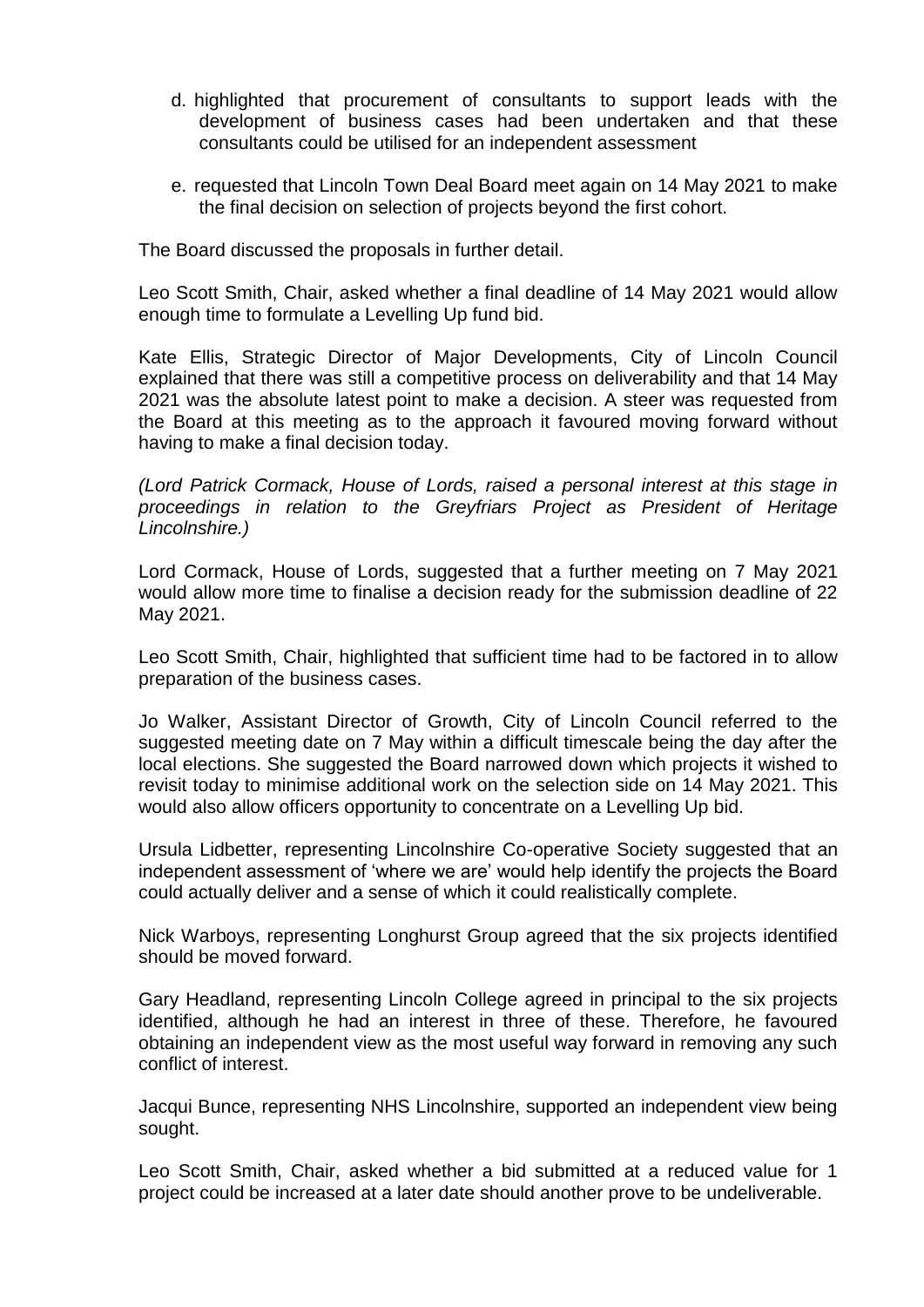Jo Walker, Assistant Director of Growth, City of Lincoln Council confirmed that there would be an element of flexibility as all the projects were subject to a full business case. She could seek to clarify and report back.

Leo Scott Smith, Chair, noted that a third of the projects had been assessed as relatively lower risk, however the others were rated at amber-red for delivery. He queried whether there was enough time available to assess all the work involved. He moved that the lower value projects be submitted alongside the six projects identified by the Council. Funds could then be reallocated in the event that one major scheme proved to be undeliverable

Liam Scully, representing Lincoln City Football Club, emphasised that as a decision making group the Board must retain its focus on its original mandate. An independent assessment would help, however strategists within the Council had given the Board strong guidance. A balance must be retained between protecting potential conflicts of interest and making positive decisions to drive the city forward.

Gary Headland, representing Lincoln College suggested a smaller sub group of those Board members not involved in the leading projects be formed to make the final decision, similar to that used by the Local Enterprise Partnership Investment Board.

Marc Jones, Lincolnshire Police and Crime Commissioner, favoured an independent assessment be carried out in light of the fact this was public money being spent.

Jacqui Bunce, representing NHS Lincolnshire agreed that the Board should be seen to be transparent, however a smaller group to make recommendations to the Board for it to make an ultimate final decision as a whole would be useful, alongside an independent consultant agreement on ranking deliverability.

Lord Cormack, House of Lords, endorsed the list of six proposed projects moving forward which were of fundamental importance to the future of the city and county. He was happy for a smaller group to look at the remaining projects although the Board as a whole must take the final decision.

Liam Scully, representing Lincoln City Football Club, asked what process or degree of rigor and diligence had been used to arrive at the six identified projects.

Jo Walker, Assistant Director of Growth, City of Lincoln Council advised that the process had begun last year. A prioritisation exercise had been conducted by the Board in July 2020. An independent scoring mechanism was employed thereafter and results reported to the Board in September. A further series of checks was carried out by a sub group of the Board, together with a check and challenge session with government consultants. All the projects had then been assessed by government following submission of the TIP, to arrive at an award of £19m, 14 projects in scope. She emphasised that she did not want any projects to be excluded hence why match funding options were important. She gave a reassurance that at each stage each project had been looked at in detail and risks involved identified. She was prepared to commission an independent check if this was required, however, rigor had been employed at every stage of proceedings.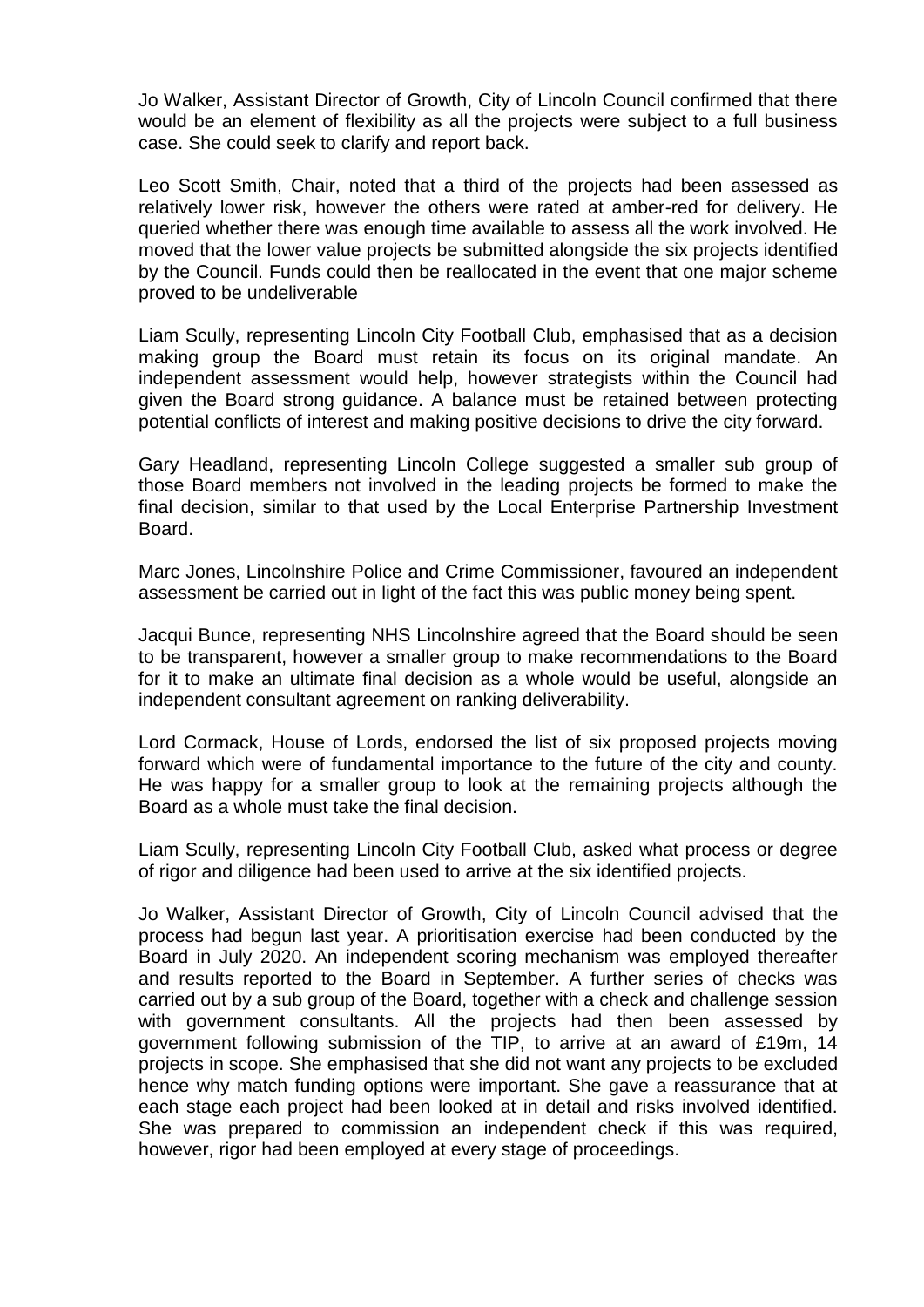Ursula Lidbetter, representing Lincolnshire Co-operative Society emphasised that the Board remained the ultimate decision making body however independent expert advice would be useful in clarification of deliverability and value for money. She suggested perhaps one of the projects could be taken out of the Town Deal Fund and put into Levelling Up as an alternative funding stream.

Leo Scott Smith, Chair accepted this suggestion although the Levelling Up Fund was for large linked projects in three specific areas. Any project referred to Levelling Up should be kept as a low level project in the Town Deal Project in case this fell through.

Karl McCartney, Member of Parliament for Lincoln, urged that time here was of the essence. He advised against relying on the Levelling Up Fund for delivery as an alternative to the Lincoln Town Deal Project. It had different priorities and different members making the decisions. The Board must decide whether to go forward with all 14 projects or only some of them.

After much debate, Leo Scott Smith Chair, summarised the options discussed by the Board:

- To use the Levelling Up Fund for some projects.
- To employ an independent body to review all projects before the Board made a final decision on which projects to move forward.
- To appoint a smaller independent group within the Board of members without any conflict of interest to make the decision.

The Chair asked for a steer on how to progress in light of there being no clear direction of opinion moving forward.

Liam Scully, representing Lincoln City Football Club recommended that any Board Member with a conflict of interest should step away from the voting procedure.

Angela Andrews, Chief Executive, City of Lincoln Council advised that an independent assessment should be carried out due to the many differing views expressed by Board members. In the meantime, officers would explore Levelling Up Fund options which it was anticipated would break the deadlock.

Lord Cormack, House of Lords, formally proposed that the six identified projects having been rigorously tested should be adopted and an independent assessment of the remaining projects be voted on by those Board members without any conflicted interests.

Ursula Lidbetter, representing Lincolnshire Co-operative Society agreed that the six identified projects had already passed the test and should be prioritised.

Nick Warboys, representing Longhurst Group urged the need to submit the six projects we had ready as 'quick wins', then use a smaller working group to decide on the remaining schemes.

Leo Scott Smith, Chair highlighted that the Board was short of £5m and would need to cut several small projects or one large project. It should take a holistic view on those projects that would make the widest impact on the City, which logically he considered to be the three largest schemes.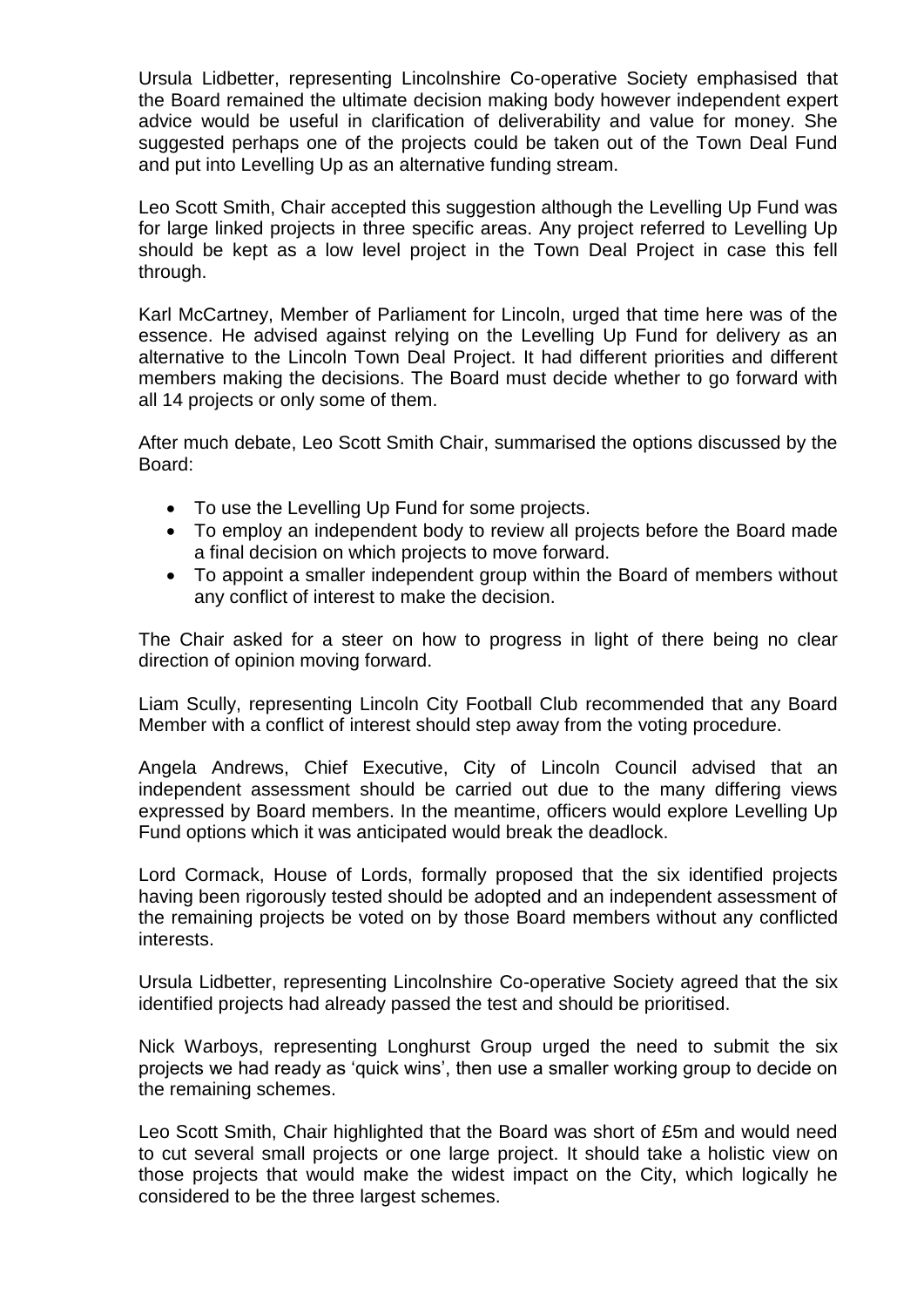Karl McCartney, Member of Parliament for Lincoln, agreed that the largest projects carried most merit.

Lord Cormack, House of Lords, reminded the Chair of his clear proposition to vote on the six identified projects.

Councillor Ric Metcalfe, Leader, City of Lincoln Council advised that time was of the essence. Proper rigor had been employed against the six projects identified as being at least risk and these should be progressed forward subject to a favourable vote.

County Councillor Richard Davies asked for clarification of a pecuniary interest.

Jo Walker, Assistant Director of Growth, City of Lincoln Council considered a pecuniary interest to be in existence should a Board member have a direct link to a project as lead organisation.

Lord Cormack, House of Lords, was of the opinion that his interest was personal not pecuniary. He was indeed President of Heritage Lincolnshire but had not been involved in the work on the bid for Greyfriars. He referred to his clear proposition to vote on the six identified projects.

County Councillor Richard Davies suggested that according to the definition of a pecuniary interest given, Lord Cormack did have a conflict of interest and should not take part in the vote.

*(Charlotte Goy, representing Visit Lincoln arrived late to the meeting at this stage in proceedings.)*

*Board Members involved in putting in a sponsorship bid withdrew from the vote (Liam Scully, Gary Headland, Lord Cormack, and Councillor Richard Davies.)*

A vote was taken on whether to progress with the six identified projects, which received five votes for and five votes against the proposal.

Kate Ellis, Strategic Director of Major Developments, City of Lincoln Council suggested that an independent evaluation on the projects be conducted to break the deadlock.

Leo Scott Smith, Chair supported this way forward.

Karl McCartney, Member of Parliament for Lincoln, reminded the Chair of his right to a casting vote, which he declined to accept due to the varying difference of opinion between Board Members on the right way forward.

Lord Cormack, House of Lords, requested greater clarity regarding conflicts of interest for Board Members.

Liam Scully, representing Lincoln City Football Club noted that he had been invited on the Board as a decision maker, however, he felt he had no decision making rights and was being asked to act as a facilitator in this respect.

RESOLVED that: